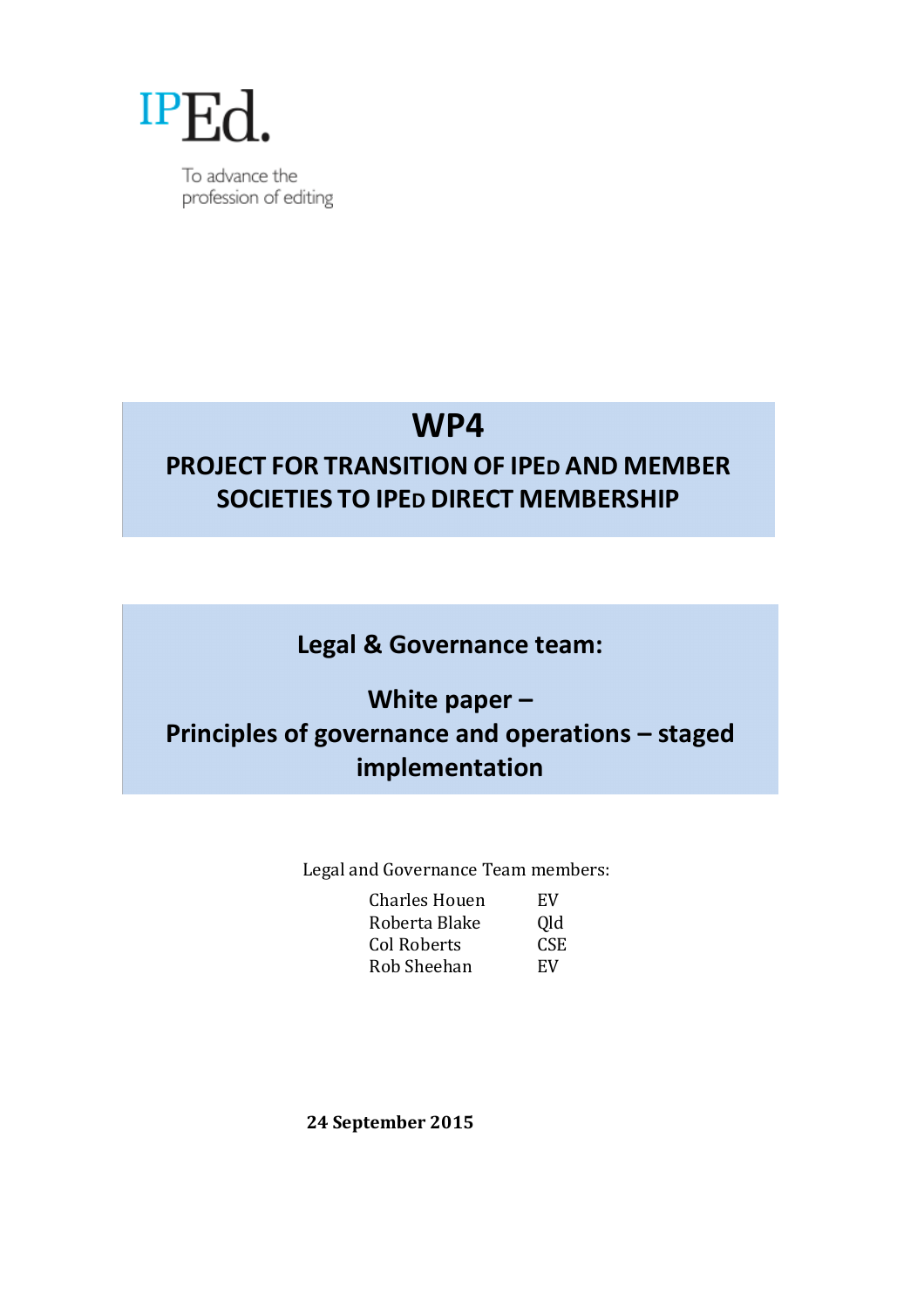# **White paper overview: IPEd Transition - Principles of governance and operations**

These principles provide an overview of the legal and practical organisation, governance and operation of the proposed IPEd direct membership organisation.

They are based on:

- the business case that was the basis for the 30 November 2013 vote by society members
- the practical experience of similar national associations
- legal and regulatory requirements and advice
- and extensive review by and feedback from IPEd WP4, the Council and society committees and their members.

They are intended to frame, guide and be the basis for the development of the constitution, by-laws, policies and operational procedures of the organisation.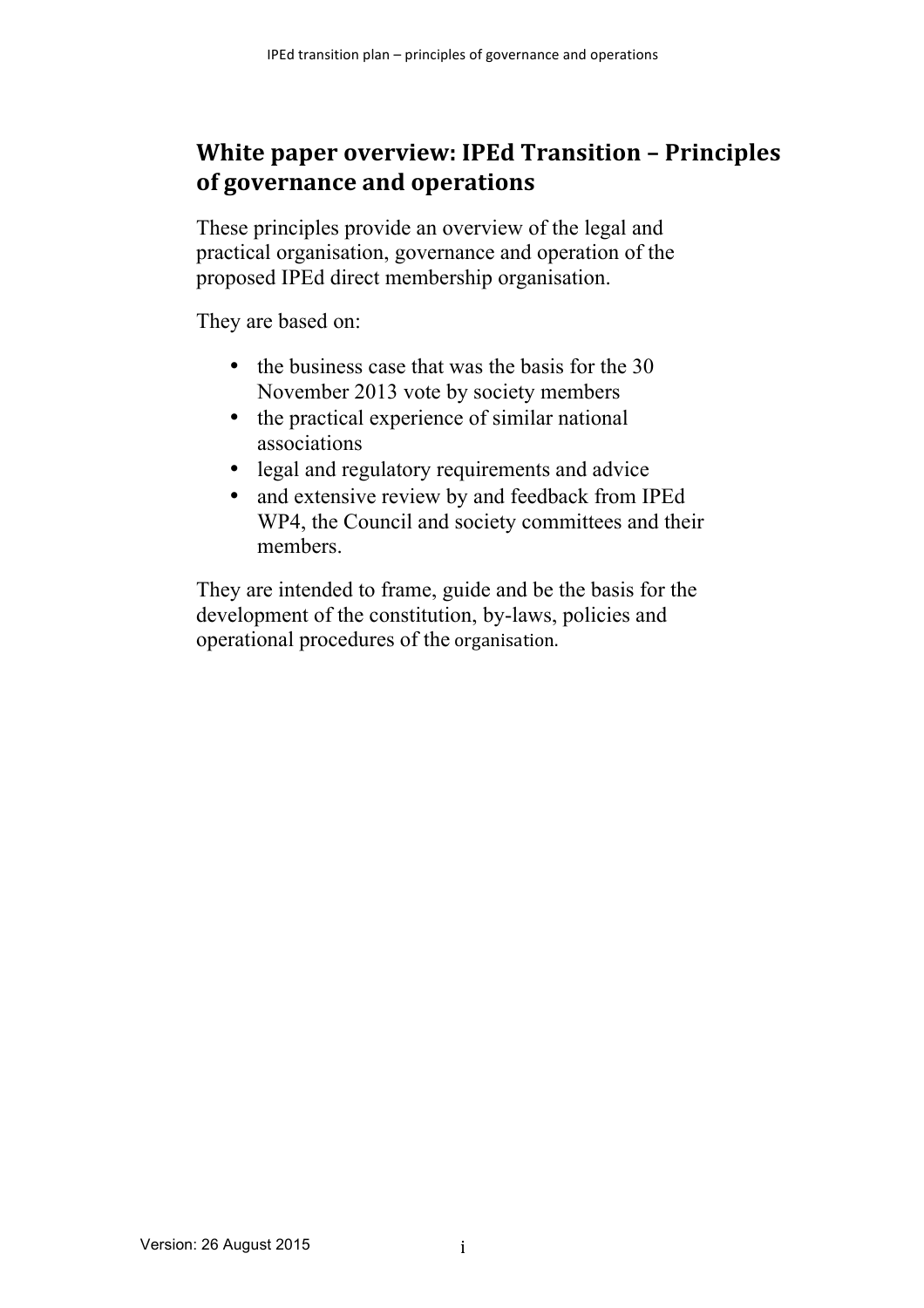### **Table of contents**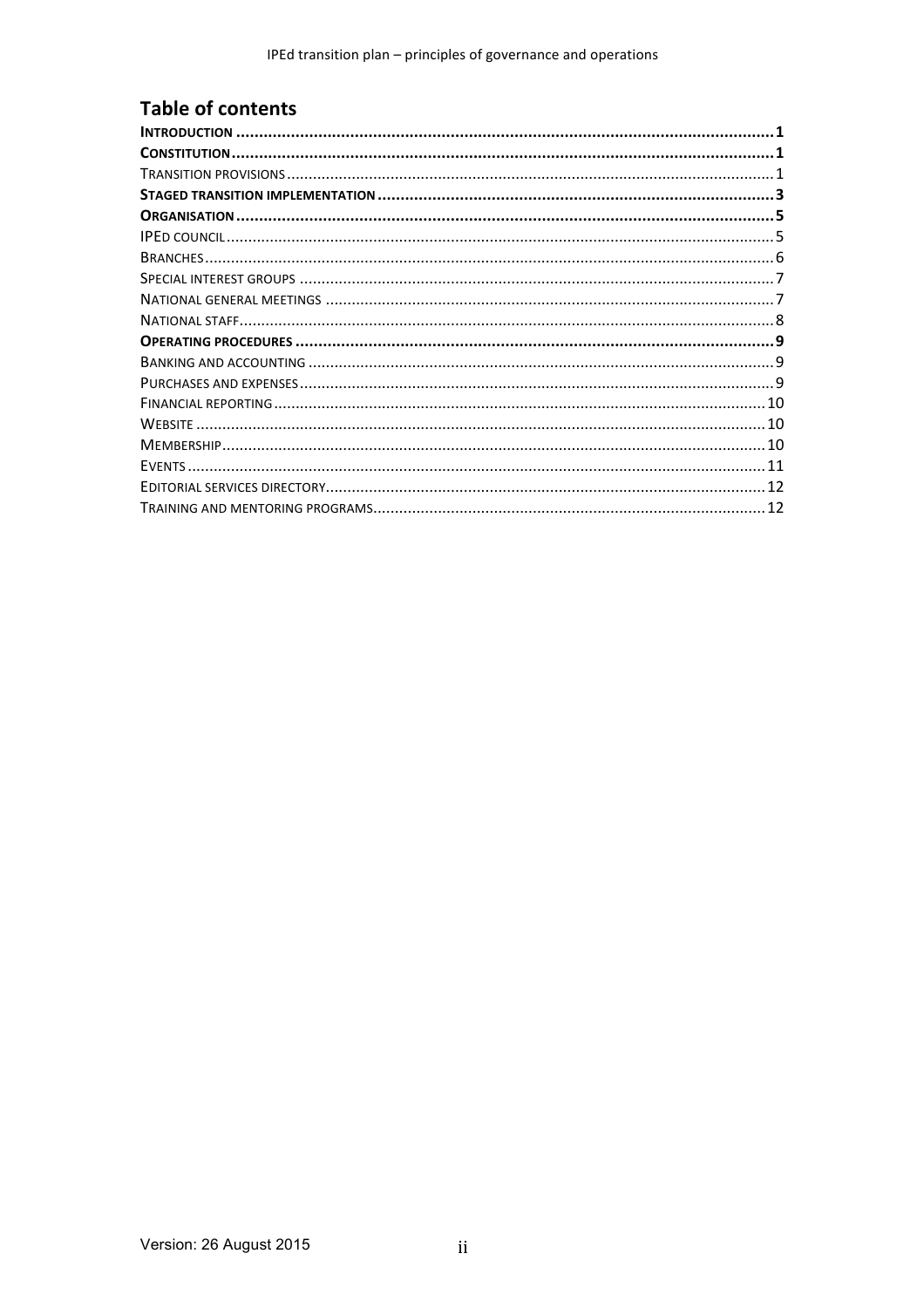### **Introduction**

These principles provide an overview of the organisation, governance and operation of IPEd as the proposed direct-membership national association of Australian editors. They are based on the business case that was the basis for the 30 November 2013 vote, practical experience of similar national associations, feedback from the societies, and legal and regulatory requirements and advice. They are intended to guide and be the basis for the development of the constitution, policies, and operational procedures of the organisation.

### **Constitution**

The IPEd direct membership constitution is based on the existing IPEd constitution, as this saved drafting effort and much of the existing constitution will not need to change. Legal advice has also been obtained about transitional processes and the constitution in general. The IPEd constitution has been reviewed against the Corporations Act replaceable rules and current guidelines and practice, and has been substantially amended to:

- provide for direct membership
- provide for branches, sub-branches and branch committees, and special interest groups
- include necessary transitional clauses (e.g. transfer of society members with the equivalent IPEd membership category assigned automatically, initial council appointments, initial branch committee appointments, initial AGM, etc.).

#### **Transition provisions**

In order for a society to have the legal power to transfer its members to IPEd, and to transfer funds to IPEd without tax consequences, the society needs to be a member of IPEd at the time the revised, direct membership IPEd constitution takes effect. Consequently, the following transition steps, governed by transition rules in the new IPEd constitution, are required:

- 1. As part of the Transition Plan, IPEd will modify its constitution to allow direct membership by individuals. This constitution will come into effect on the Transition Date defined below.
- 2. The constitution is also modified to define branches, sub-branches and special interest groups and their governance and operation. The transition rules provide that each society, after its members vote to approve the plan to implement the restructured IPEd, appoint the initial committee of its successor branch.
- 3. The process for determining whether the Transition Plan is approved will be as follows:
	- a. Each society's members will vote on a special resolution to approve the Transition Plan. Approval will require a 'yes' vote by at least  $75\%$ of the financial voting members *who actually cast a vote*. (So if 60) members vote, 45 or more will need to vote for approval).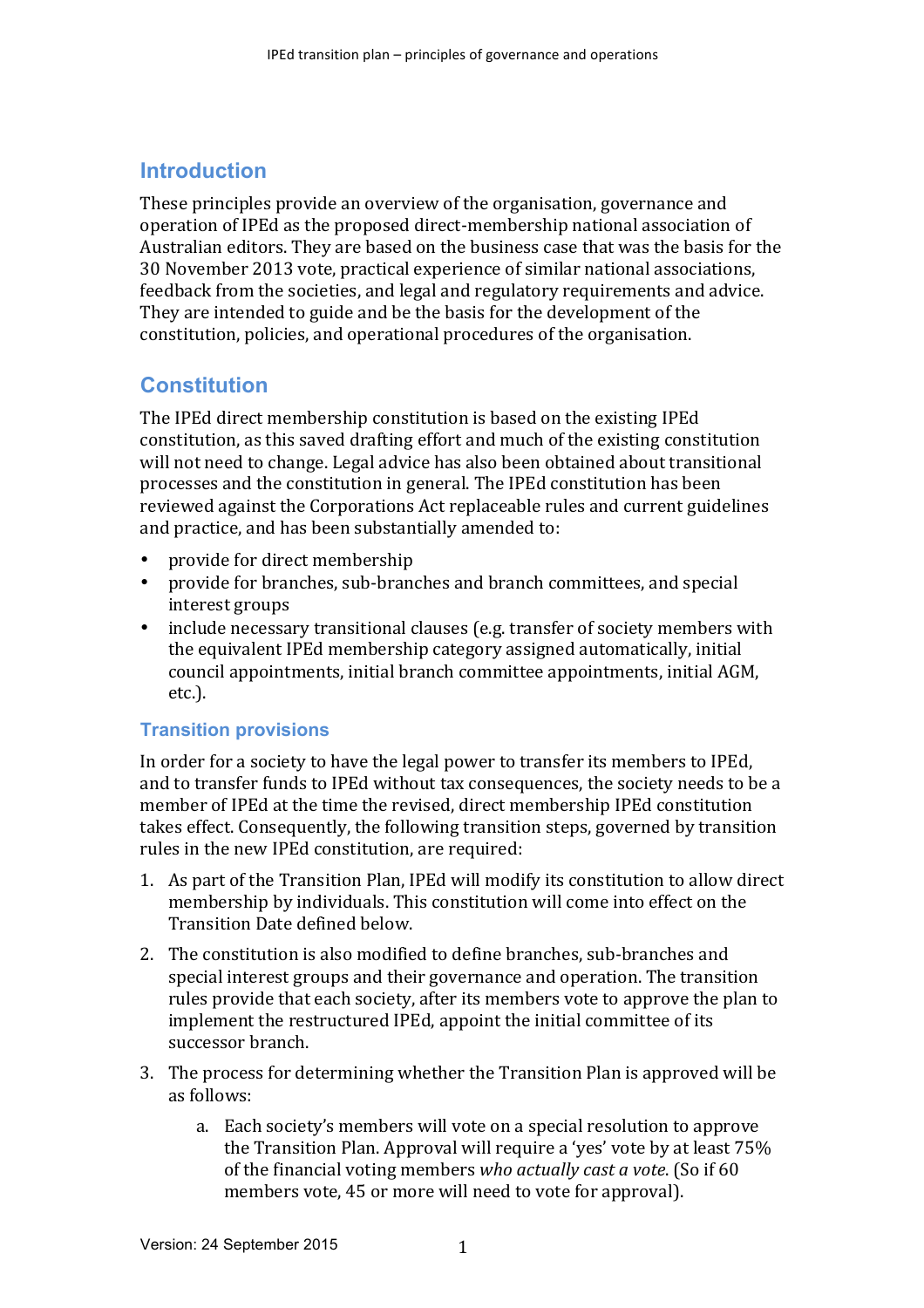- b. A special general meeting (SGM) of IPEd will be held for each society to record its vote on the motion to approve the Plan. A society whose members voted to approve will be bound to cast its votes in favour of the Plan, and similarly any society whose members did not approve the plan must cast its votes against the motion.
- c. Each society, in votes on motions at IPEd general meetings, is allocated a number of votes according to the proportion that its membership is of total society memberships. For example, if a society has 150 members and the total of all society memberships is 1500, that society will have 10 votes.

Effectively, this means that if a number of societies whose combined membership is 75% or more of total society membership approve the Plan, the motion at the IPEd general meeting to approve the Plan will be carried.

There are various scenarios for which societies might approve the Plan, but the minimum number of societies, based on recent membership numbers, needed for the motion to succeed is four.

- d. If the Plan is approved at the IPEd SGM, the SGM will then approve an agreed Transition Date, on which the new constitution of IPEd will come into effect. The period between the IPEd SGM and the Transition Date should at least one month, but will almost certainly be longer to allow for necessary preparations.
- e. Societies whose members approve the Transition Plan shall become Participating Society members of IPEd under the new constitution as of the Transition Date.
- f. During the period between the IPEd SGM and the Transition Date, any societies whose members did not approve the Plan may formally request a grace period of up to four months. During such a grace period, those societies may hold another vote on whether to approve the Plan, considering that IPEd and other societies have approved the Plan and intend to implement it.
	- i. Any society that did not approve the plan and does not request the grace period for reconsideration shall cease to be a member of IPEd on the Transition Date. Individual members of such societies could then apply to join IPEd as members of any branch or a holding branch for areas that do not have an existing branch.
	- ii. If a society's second vote does not approve the Plan, the society must formally inform IPEd of its members' decision, and its membership of IPEd shall cease as of the date of the SGM held for the second vote, or the Transition Date, whichever is later.
	- iii. If a society's second vote approves the Transition Plan, the society formally informs IPEd of the decision, and it becomes a Participating Society as of the date of its SGM held for the second vote, or Transition Date, whichever is later.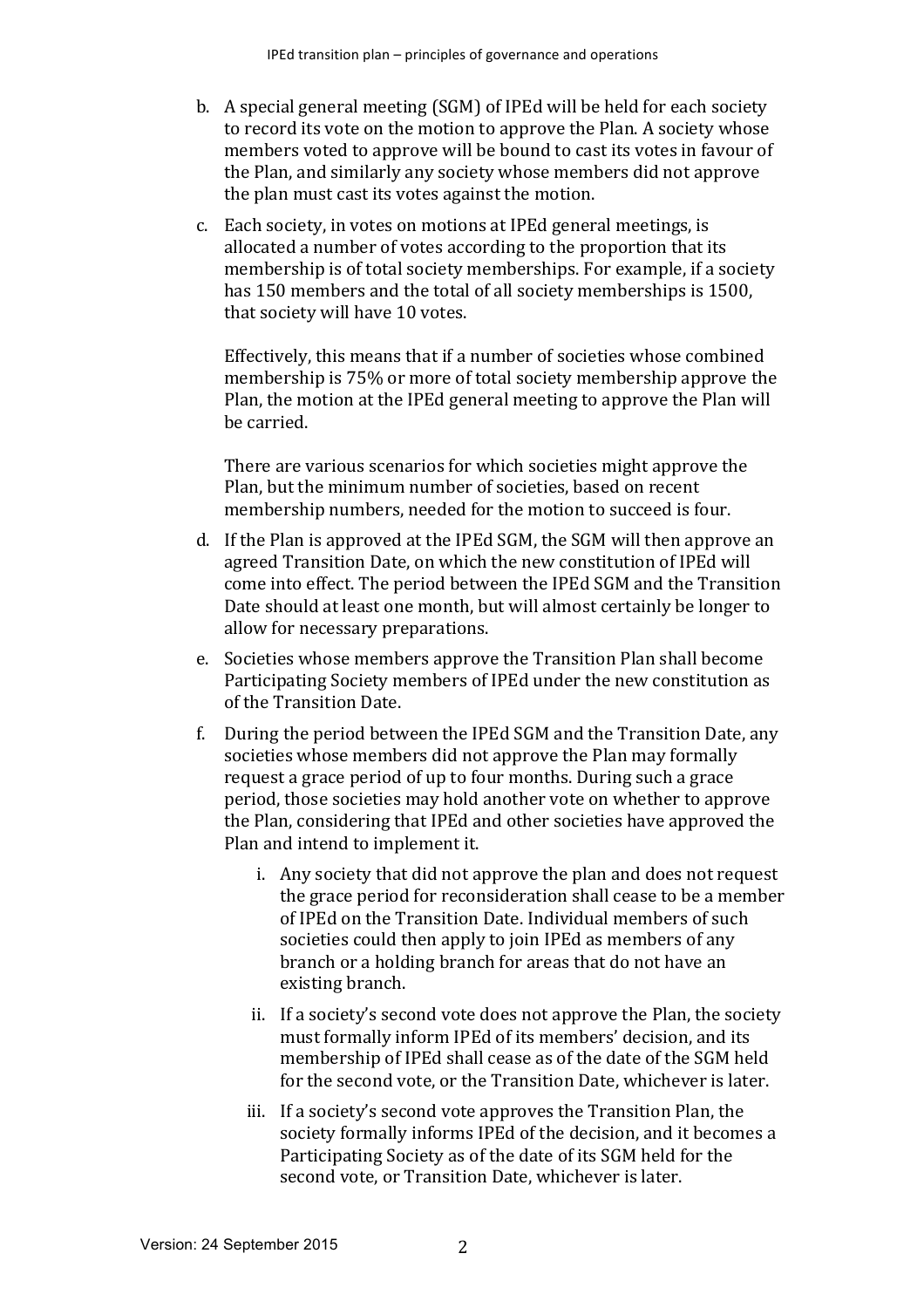- 4. Participating Societies will remain as non-voting members of IPEd until they have transferred all member records and funds to IPEd, and deregistered or wound up as societies.
- 5. Participating Societies will transfer their funds as contributions to IPEd, with an option to set aside a portion of the funds to be controlled by its successor branch, and transfers it members. The successor branches will come into operation on the Transition Date. When member transfer is complete and funds are below any regulatory threshold that requires the use of a registered liquidator, each society will complete the process of winding up or cancelling registration.
- 6. The document '14 02-Legal advice on a DMM constitution' defines options and advice concerning the formation of the initial council or board, and the initial branch committees. It also recommends rules defining the number of councillors, and the ongoing rules for the election of officeholders and general councillors. This paper and the constitution, as parts of the Transition Plan, recommend the options to implement.

It is likely that the transition period, from the date that IPEd approves the Transition Plan until all participating societies have completed transfer of member records and funds, will take some months. It will be necessary to complete the hiring of staff, configuration of the systems, and import of societies' membership records, before the transition can be completed. This phase will require careful planning.

## **Staged transition implementation**

It is proposed that the transition to a full implementation of IPEd as a direct membership organisation will be done gradually, in stages, since a complete implementation in one step would require considerable time and effort, and would need an immediate and very substantial increase in fees.

The Editors Victoria members portal, based on the MEMNET membership and event management system, can quite easily be rebranded as an IPEd members portal, providing these online functions:

- Self-service joining and renewal of membership, with branch assignment, and with online payment or later payment by EFT, BPay or cheque
- member self-service for updating member details or taking additional subscriptions, such as an editorial services directory entry
- registering and paying for events such as member meetings, training workshops, accreditation exams and renewal of accreditation
- member lists for emailing selected according a range of attributes
- access to members-only information and resources
- accounting information for membership, other subscriptions and all events.

With that members portal as a base, the initial stage of IPEd direct membership implementation could include:

- adding to IPEd's current staffing:
	- $\circ$  an executive officer, focused initially on representing and publicising the new national editors body, managing the initial operation and planning further implementation stages with the council and branches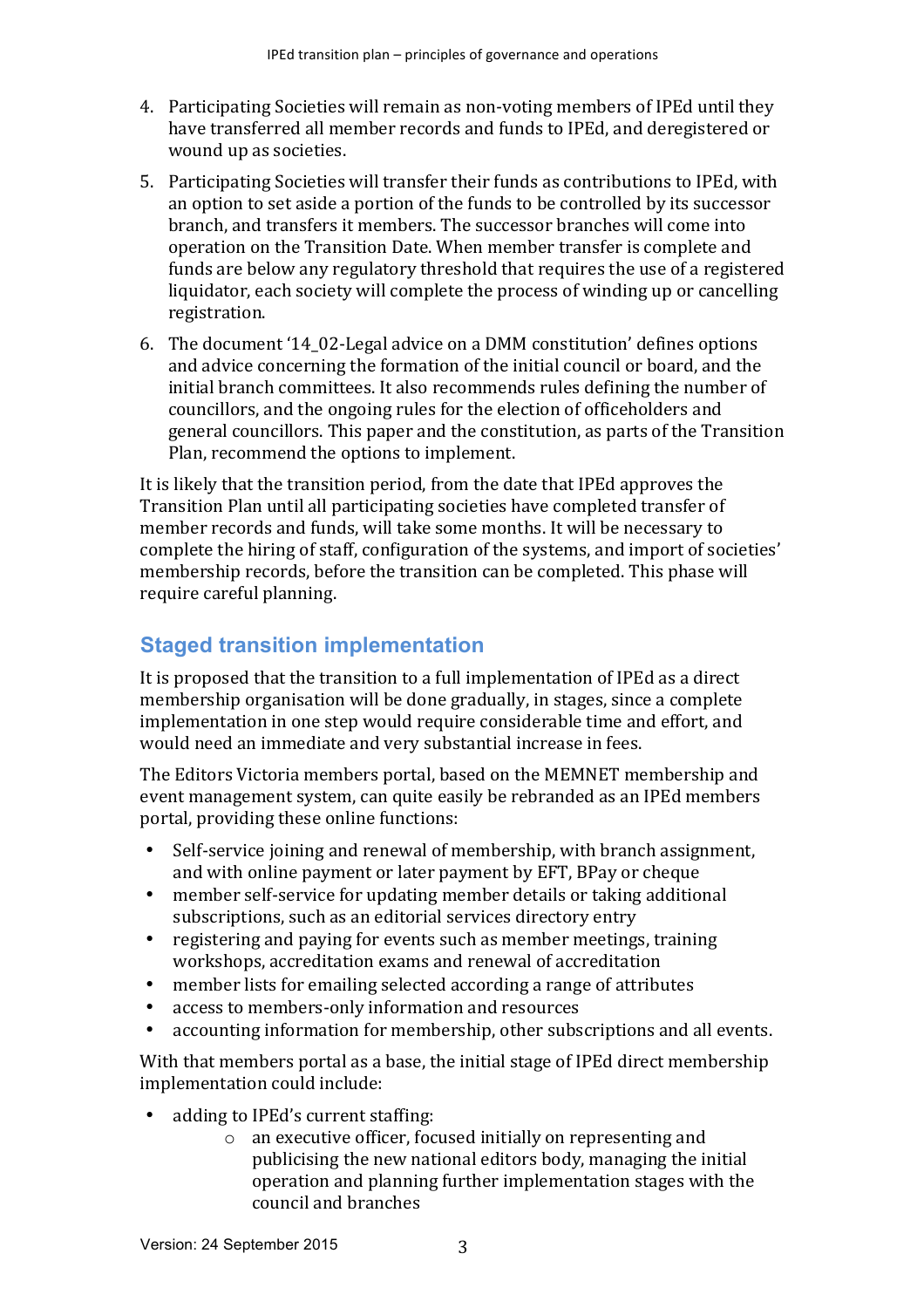- $\circ$  a membership officer, managing the membership system, event management and the editorial services directory, and relieving the branches of many related tasks
- $\circ$  a finance officer, responsible for all accounting and banking and relieving the branches of that work.
- the existing IPEd and society websites, linked to the members portal, with the society websites rebranded as branch websites (as noted later, the branches could take the names of their predecessor societies)
- a combination of national and branch newsletters, as appropriate.

Those functions of IPEd could be implemented for membership fees of \$180 for full membership, which is not a great deal higher than the current fee levels of one or more societies.

The further implementation of IPEd functions and services, to encompass all those described in the IPEd WP4 green papers, would be for the IPEd Council and branch committees to plan and agree, and propose to the membership for approval.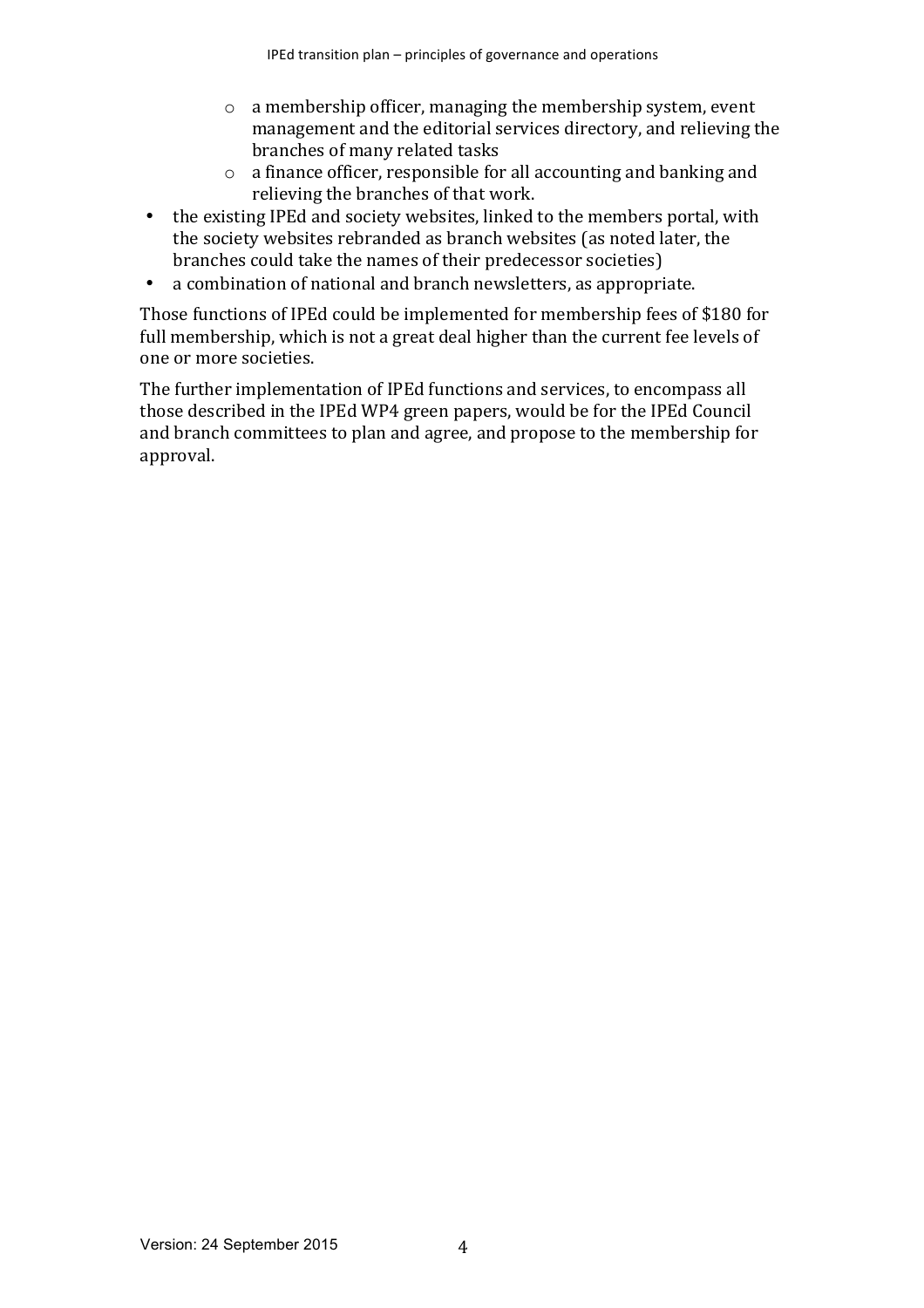## **Organisation**

IPEd's structure comprises:

- the national council and its standing sub-committees
- the branches and branch committees, elected by branch members
- the members of IPEd, organised in branches
- the national executive staff.

The organisation shown in the chart below represents a full implementation of an eventual IPEd. Some elements will not be implemented in the proposed first stage of the transition.



#### **IPEd council**

The IPEd council is the board of directors of IPEd, which is a company limited by guarantee.

As stated in **Transition provisions** 7 above, we have legal advice on the options for the number of councillors and the appointment of officeholders and general councillors. The intended processes for appointing councillors and officeholders are: branch committees will appoint their councillor, and then the elected councillors will elect the officeholders (chair, deputy chair, etc.).

The minimum number of councillors will be four councillors (if the minimum of four societies representing 75% of all society members vote to participate in the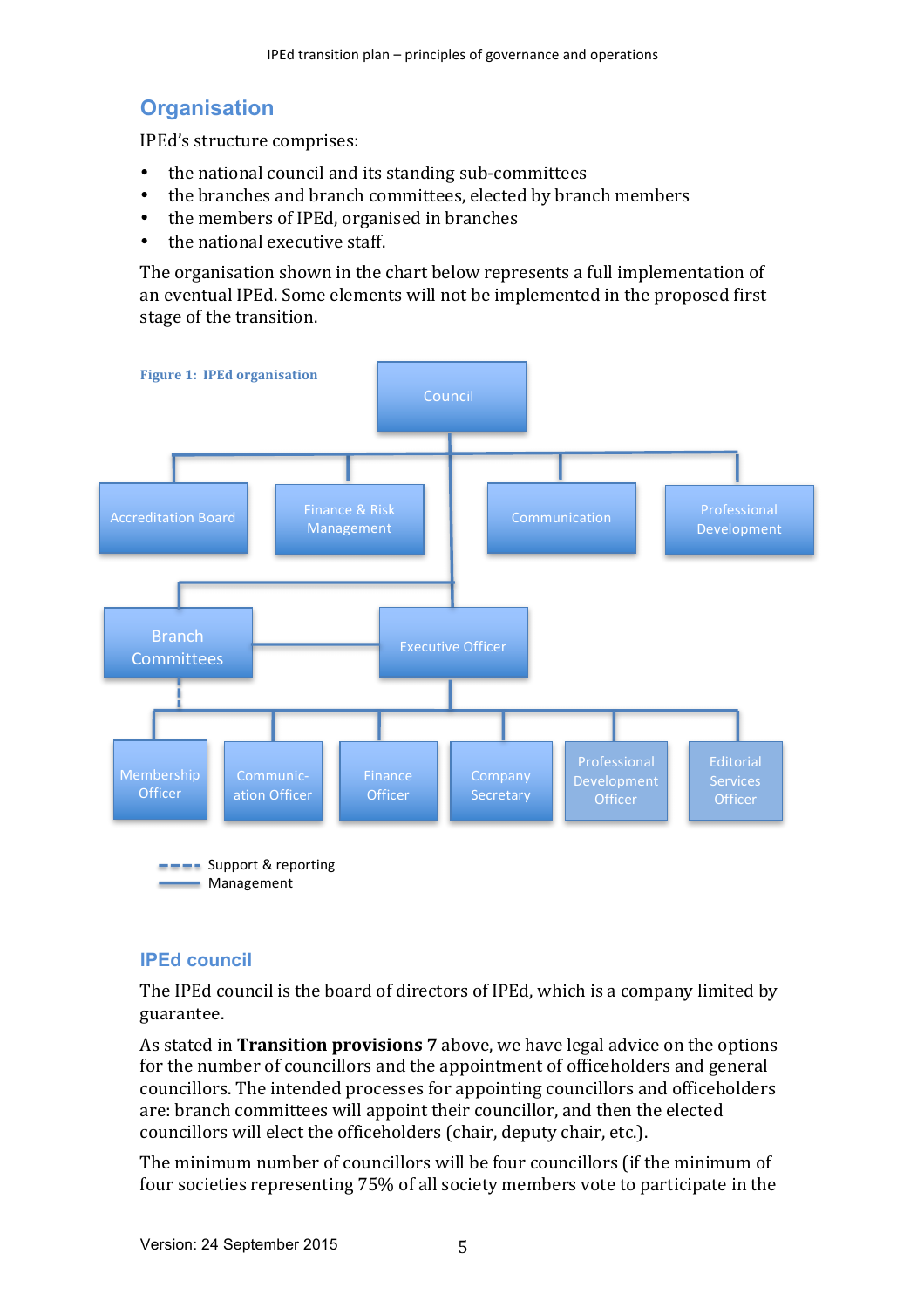formation of the new organisation). These councillors will allocate offices among themselves. 

The constitution allows the council to appoint non-executive councillors, for example, persons with particular knowledge and experience who could contribute to council considerations and planning. Non-executive councillors will not have a vote in council decisions. The constitution contains provisions defining the appointment process and the powers of non-executive councillors.

The council may also recruit volunteers from branches to work on the standing committees, e.g. professional development, finance and risk management, and communication.

The national council is responsible for:

- 1. strategy, in consultation with the executive officer
- 2. the governance and management of IPEd, with operational management delegated to the executive officer
- 3. approval of operational plans presented by the executive staff
- 4. policies, rules, the code of ethics and disciplinary processes
- 5. approval of new members and rescinding of membership.

The existing standing committees should continue, and the Accreditation Board will have delegates appointed by the branches, and a Council representative.

The council will delegate operational management of IPEd to the executive officer (EO), who may further delegate some authorities. The council should not normally be involved in operational management within agreed plans and strategies, which is the responsibility of the EO and staff. Council meetings will use teleconference and possibly webinar and internal website (intranet) facilities. The EO will attend all council meetings to report to the Council, but will not be a director nor have a vote on Council decisions. Other staff officers may be required to attend when appropriate.

#### **Branches**

Initially, branches will be created in place of each of the Participating Societies. Each Participating Society will have the option for its successor branch to retain the name of the society as the branch name. Branches are defined entities within the constitution. The branch by-laws provide rules for the operation of branches. The members of each Participating Society will be automatically adopted as members of IPEd, and attached to their successor branch. The constitution and polices define the details of:

1. assignment of equivalent membership categories, with the equivalent IPEd category assigned automatically

In the case of new categories, not related to any existing category, members will be required to submit an application to be assessed under the national criteria for that category.

- 2. determining the initial term of the transferred memberships
- 3. the process for determining the amount of society funds needed to cover the unexpired membership terms of transferred members.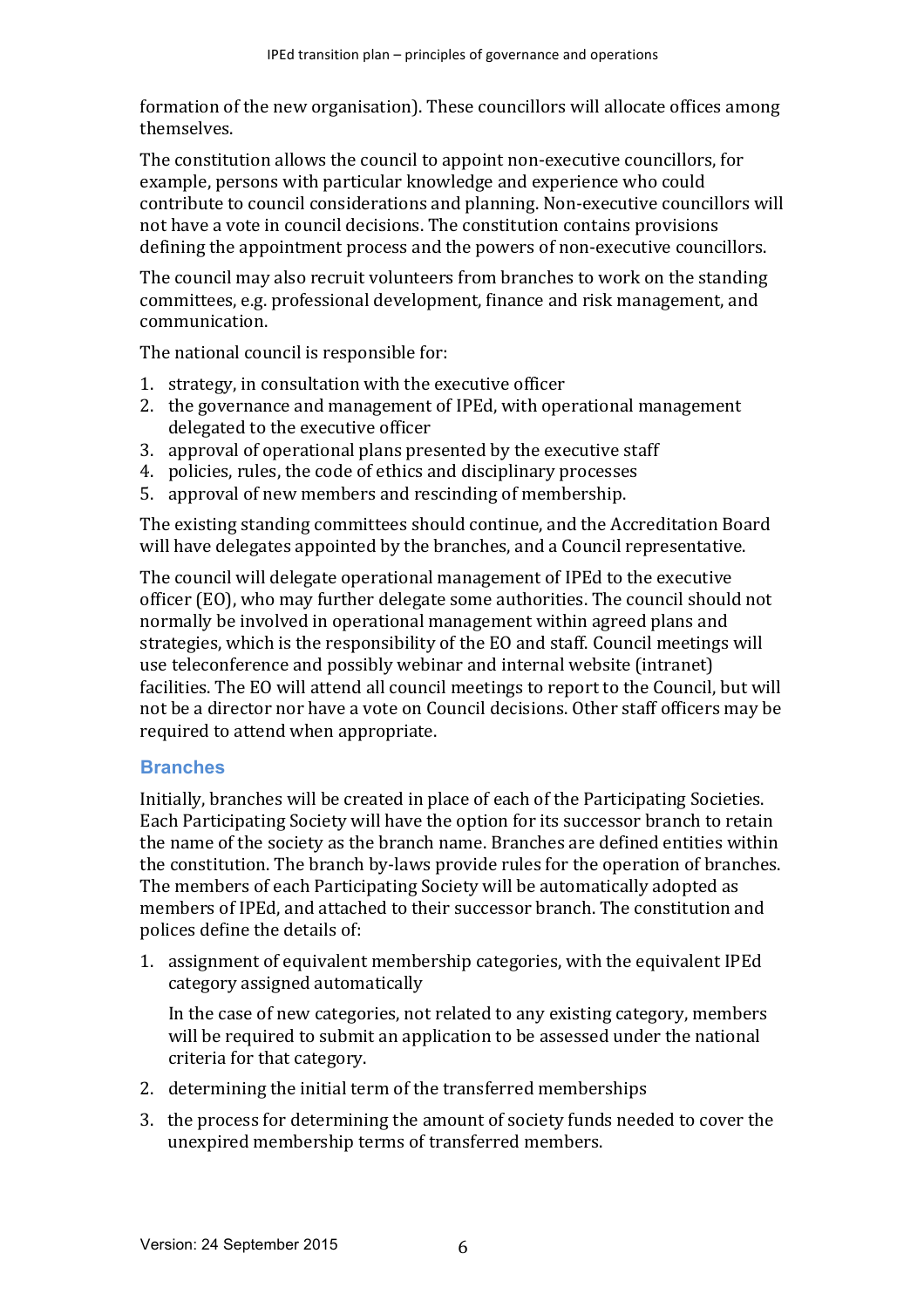Members transferred from the societies will be attached to the branch that replaces their society. Members are able to transfer to other branches on request.

Members joining who reside in a region that does have a branch will initially have a choice of joining an existing branch or being assigned, at least temporarily, to a temporary holding branch. If a branch is eventually formed in that region, such members will become members of that branch. At any time, they may choose to transfer to an existing branch.

The constitution allows the council to create additional branches and subbranches. It also provides for the termination or merger of branches. Branches in regions outside Australia may be created if the proposal is approved by an IPEd special resolution.

Each branch will have an elected committee. The number of executive committee members should be kept reasonably low, e.g. four to eight, with allocated responsibilities. The initial committee of each branch will be appointed by its predecessor society. Branch committees will be able to form sub-committees for specific objectives, and appoint additional members of the sub-committees. The branch by-laws and policies define the processes for the election and operation of branch committees, including the initial committee.

Each branch committee will be responsible for:

- 1. running the branch activity programs networking, training, communication (using the national email, newsletter and website facilities)
- 2. setting up and publishing event programs, using the event management system and website
- 3. preparing branch budgets covering committee expenses and activity income and expense. See 'Banking and accounting' below.

Branches will not need to carry out any accounting or banking activities - see **Operating procedures** below.

Branch committees will be responsible for encouraging new member applications, and making recommendations to council on the award of special memberships, e.g. honorary life membership.

#### **Special interest groups**

The constitution and by-laws allow for the formation of special interest groups (SIG), open to members of any branch. SIGs would plan and coordinate their activity program, with an operating budget. Depending on the amount of administration required of national staff, a subscription might be required.

#### **National general meetings**

With a national direct membership structure, all members are eligible to attend national general meetings, some of which could be held in conjunction with IPEd conferences. The constitution allows for the use of various forms of teleconferencing and webinars to facilitate broad participation of members. The constitution also defines participation by approved electronic means as being present at general meetings. Voting may also be done by approved electronic means or postal ballot.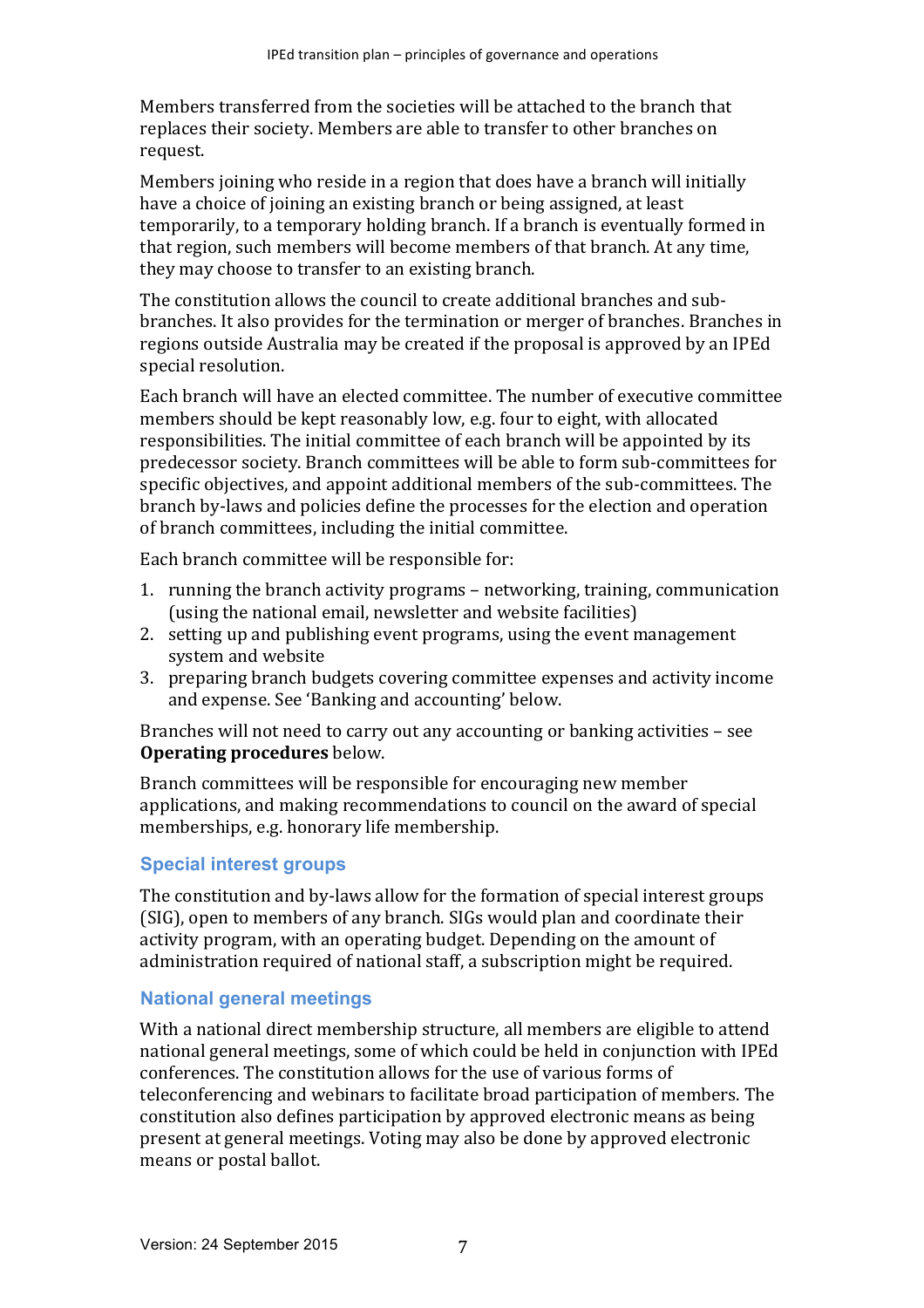#### **National staff**

National executive staff are contracted to provide defined services. In the proposed first stage of transition, the staff roles will be:

- 1. Executive Officer (EO), whose responsibilities include managing IPEd's activities, a major role in advocacy and representation to publicise the new, direct membership version of IPEd, national-branch relationships, and developing strategy in consultation with the council
- 2. Membership Officer (MO), responsible for maintaining membership and event records, the editorial services directory, subscription management, coordinating new member approvals, and providing membership and event information to the branches and the council
- 3. Company Secretary (CS), responsible for regulatory compliance and other duties defined in the constitution and policies, and administrative support to the Council and EO
- 4. Communication Officer (CO), responsible for external communication, promotion and media liaison, and communication with members through newsletters, email streams, social media and the website; news will be submitted by branches and national staff; editorial tasks may be contracted to IPEd members.
- 5. Finance Officer (FO), responsible for banking, accounting, supplier payments and expense reimbursements, financial reporting to the EO, council and branch committees, and audit liaison.

At least initially, it is possible that staff contractors will combine some of these roles. This will depend on workload and contractor abilities. Position descriptions will be required.

The national office will initially be virtual, with staff communication by teleconferences, phone, email and internal website facilities (intranet).

In later stages IPEd development after the transition, it is anticipated that staff roles will be increased as follows:

- $\bullet$  the EO's role will grow as appropriate to increase advocacy and representation activities
- a Professional Development Officer (PDO) role would be added, responsible for developing and maintaining a directory of courses and course presenters that are available for branch training programs, and supporting the booking of course presenters with the branches. This role will also be responsible for support of the national mentoring scheme
- with publishing and media organisations' increasing use of contract staff instead of in-house editors, the terms of engagement are a major area of concern for professional editors. Working Party 4 has agreed that IPEd should, at some stage in its development as a national direct membership association, have an editorial services officer staff role. The functions of that role would include providing advice and other resources related to contracts, fee scales and insurance on behalf of editors.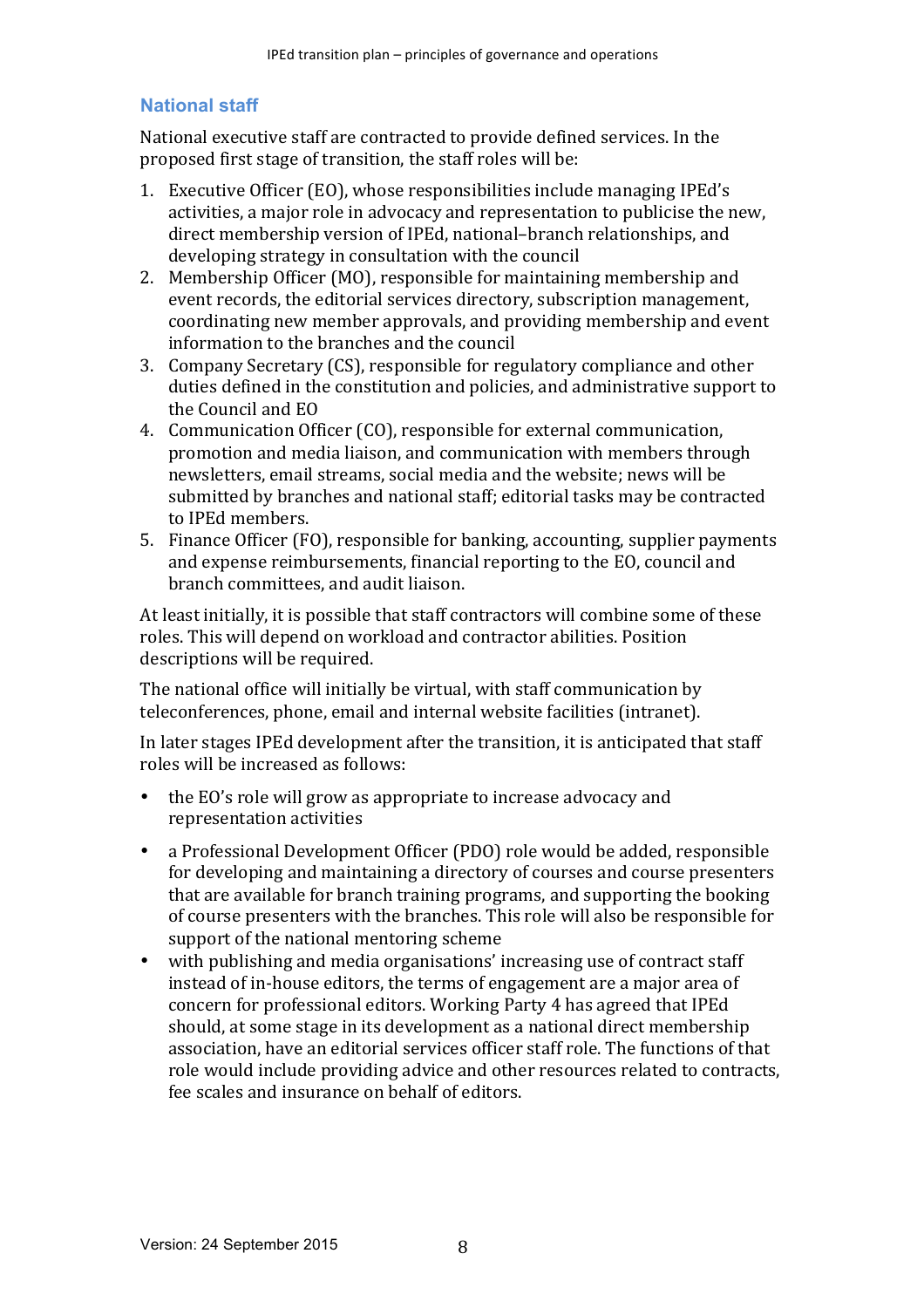## **Operating procedures**

#### **Banking and accounting**

As from the initial transition date, all banking and accounting tasks will be carried out by the national office.

All operating income and expense will flow through a single set of national bank accounts (transaction, savings, other deposits, credit cards if appropriate). The bank accounts will have multiple appointed national signatories, according to the banking policy. Each transaction will require authorisation by two signatories.

At the time of transferring society members and funds to IPEd, for those members whose society subscription term spans the transition date, it will be necessary to calculate the amounts of the unexpired society subscriptions. Those members will receive a credit against their initial IPEd membership subscription. After those amounts are calculated and transferred to IPEd, societies may have surplus accumulated funds, and each society that has such a surplus will have the option to have some or all of its accumulated surplus set aside as branch reserve funds for purposes determined by the successor branch. The amount of any such reserved funds must be decided before the Transition Date.

Such branch reserve funds will be kept in bank accounts in the name of the IPEd branches. Each transaction on a branch reserve account will require prior approval by resolution of the branch committee. The constitution and the banking policy of IPEd will require that the national council and staff accept all transactions on branch reserve accounts that are approved by the branch committee and that are in accordance with IPEd's constitution.

The FO will manage day-to-day operation of all IPEd bank accounts.

#### **Purchases and expenses**

Each branch committee will prepare an operating budget covering branch activities and committee expenses for each financial year. Budgeting guidelines and worksheets will be provided. At the time of the initial transfer of members and funds from each predecessor society to IPEd, the society will provide an initial branch budget for the remainder of that financial vear, covering committee expense and branch activity income and expense.

All appropriate and normal branch expenses will be budgeted for payment by the national office. Those expenses will include committee expenses, such as meeting expenses, phone expenses, honoraria and other allowances for committee members or other volunteers. Income and expense budgets will also cover member meetings, training courses and other activity and administration expenses. Especially in larger branches, part-time administrative support will be appropriate for minute taking, event arrangements, budgeting and reporting.

Branch committees may commit budgeted purchases and expenses, up to limits defined in the *Delegated financial authority policy*, similar to the existing IPEd policy. The limits will cover both budgeted and unbudgeted expense commitments. Transactions above those limits will require national office or council approval, unless the funding is to be provided from a branch's reserve account. The limits should be set so that the branch committees can approve all normal, routine branch expense commitments.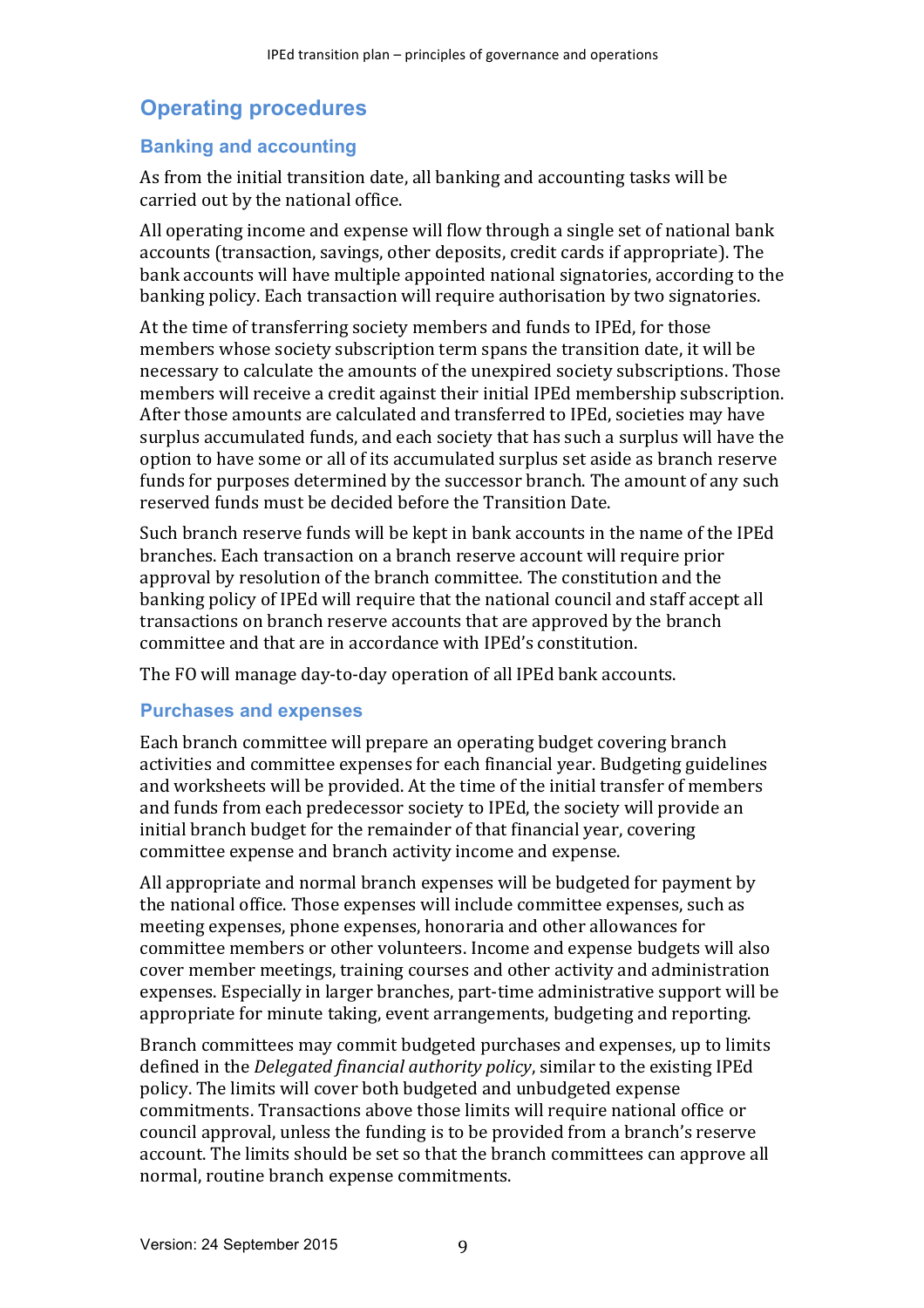Branch procedures will require that branch committee officers approve purchases and expenses, and the approved purchase invoices or expense claims are then emailed to the national FO for payment.

The national office will pay all routine branch operating purchases and expenses, approved by the branch committees, from the national operating bank account. The funding for branch expenses will be provided by national income from membership and other subscription fees, other national income (e.g. advertising), the income from branch activities and accumulated national surpluses. 

If a branch with funds in its reserve account decides to spend some of those funds for purposes outside normal operations, for example special awards, prizes or events not covered by the budget guidelines, the branch committee can approve such expenditure. National staff will process the payment from the branch reserve account according to the branch instructions.

#### **Financial reporting**

Accounting carried out by national staff will track the income and expense for each branch, for the council and executive office, and for IPEd as a whole. The national office will provide regular individual financial reports for each branch (covering its activities and committee), and for IPEd as a whole.

#### **Website**

In the initial transition, the IPEd website and existing society websites will be retained, with the society websites rebranded as branch websites. The IPEd and branch websites will link to the IPEd membership portal for membership, event registration and access to all members-only resources.

After transition, communication could be enhanced and made more efficient by developing a single IPEd website with branch sections and discussion forums, and a national newsletter.

#### **Membership**

Two broad classifications of membership are defined in the constitution, for legal reasons relating to voting rights: Voting Member classification and Non-voting Member classification. The constitution will define the general rights of these two classifications, particularly voting rights. Criteria for the Voting Member and Non-voting Member classifications are defined in the membership policy, not the constitution (for ease of change).

Each classification will have membership categories, the initial categories being determined by the Membership team of the Transition Working Party. Criteria for gaining and maintaining each category will be defined in the membership policy. Examples of categories could include: Voting Member classification: professional member, honorary life member; and the Non-voting member classification: associate member, corporate member, student member.

Initial transfer of society members to IPEd will be governed by agreed rules for assigning the appropriate membership category. The IPEd category equivalent to their society membership type will be assigned automatically.

The IPEd membership system will provide self-service for online membership application and renewal and uploading of supporting documentation, and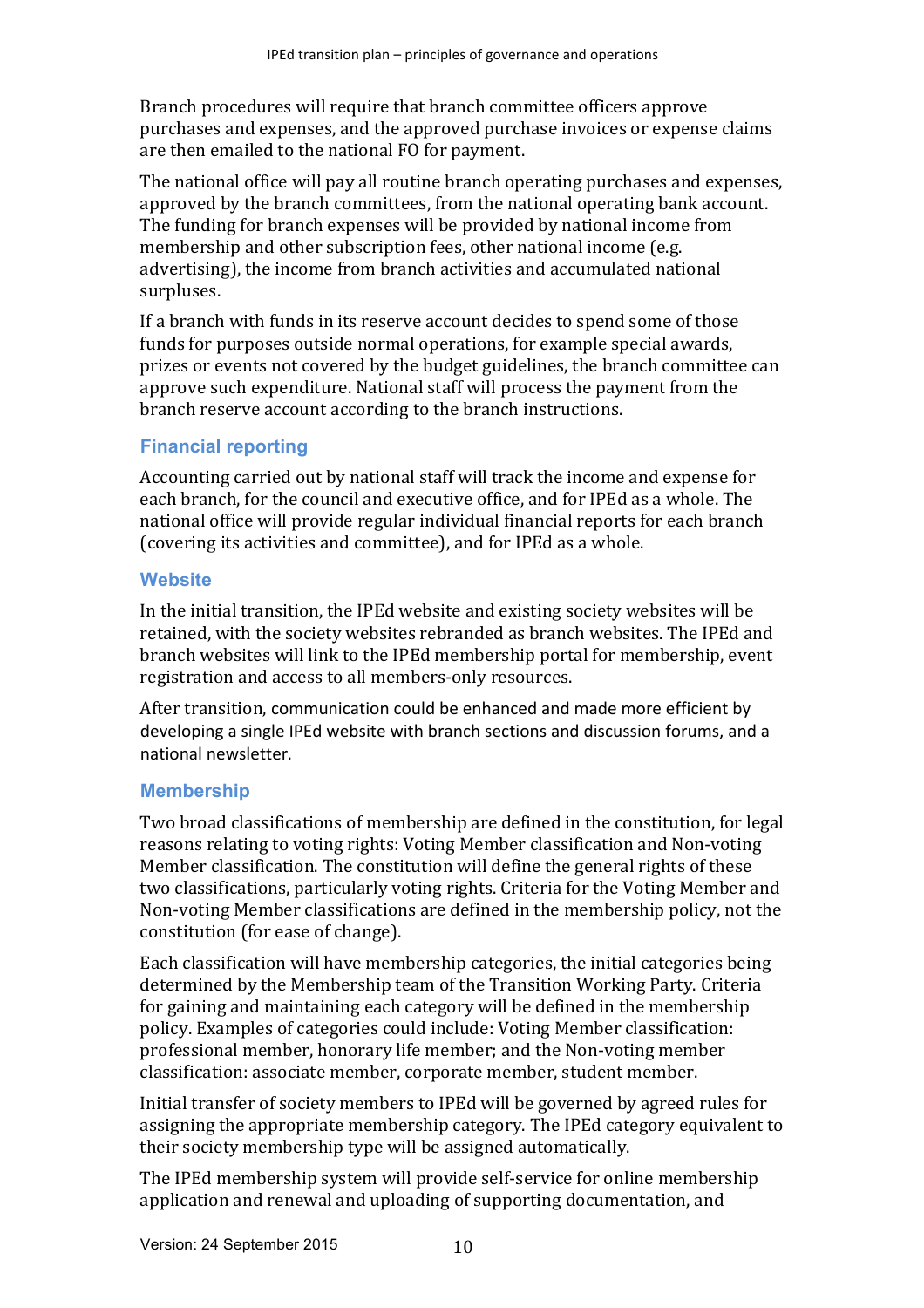payment, subject to review of any required documentation and final approval by the Membership Committee. Payment of membership fees can be done by members online, by debit or credit card, or by EFT, BPay or cheque. All membership receipts will be managed by national staff.

The definition of initial membership subscription terms will be agreed, with transitional rules. IPEd will use members' joining anniversary dates as the starting date for new memberships. This is the most efficient from a systems and operations point of view. For transferred members, the start date of their current society membership (e.g. 1 January for calendar year terms) will be automatically assigned in the IPEd membership system.

The recommended membership system, MEMNET, provides for identifying members by branch, and for allowing access to member records by national and branch officers, with tailored access privileges by user type and branch. This will allow branch committees to target members of their branch for reporting and communication.

That membership system also provides automatic emailing of reminder notices to members in advance of their membership renewal date. It can also track continuing professional development (CPD) points based on defined CPD values for activities such as conference attendance, training event attendance, etc., if a CPD scheme was introduced later.

#### **Events**

Branch events (networking dinners, training, general meetings) will be advertised initially on the branch websites and on the IPEd website, and set up in the event management system. Branch committees will have access to the event management system to enter event details and fees, and to download event attendee lists and reports.

The event management system, through the members portal, will allow member and public self-service access to event registration. Payment for event registrations will be available online via debit and credit cards. Event registrants will receive automatic event registration confirmations, invoices or receipts by email. Payment via EFT, BPay or cheque will also be available.

Branch committees may choose, according to the skills and experience of members, to use the event management system to set up events; alternatively, they may provide the details of events to the national staff, who will then do the event setup in the system.

Branch staff will not normally be involved in collecting fee payments from event attendees. When members register online for an event, they can pay during the registration process by debit or credit card, or they can process payment later by EFT or BPay, or post a cheque to the national office.

Payments for some branch events could be accepted in cash provided that the internal controls required by the auditors are implemented; those controls include a verified and signed attendee list, the issue of receipts with an audit copy, and reconciliation of cash receipts to the banked funds.

Branches could also run some member events on an informal basis, where participants paid their own costs, or contributed to a cash fund that was used to